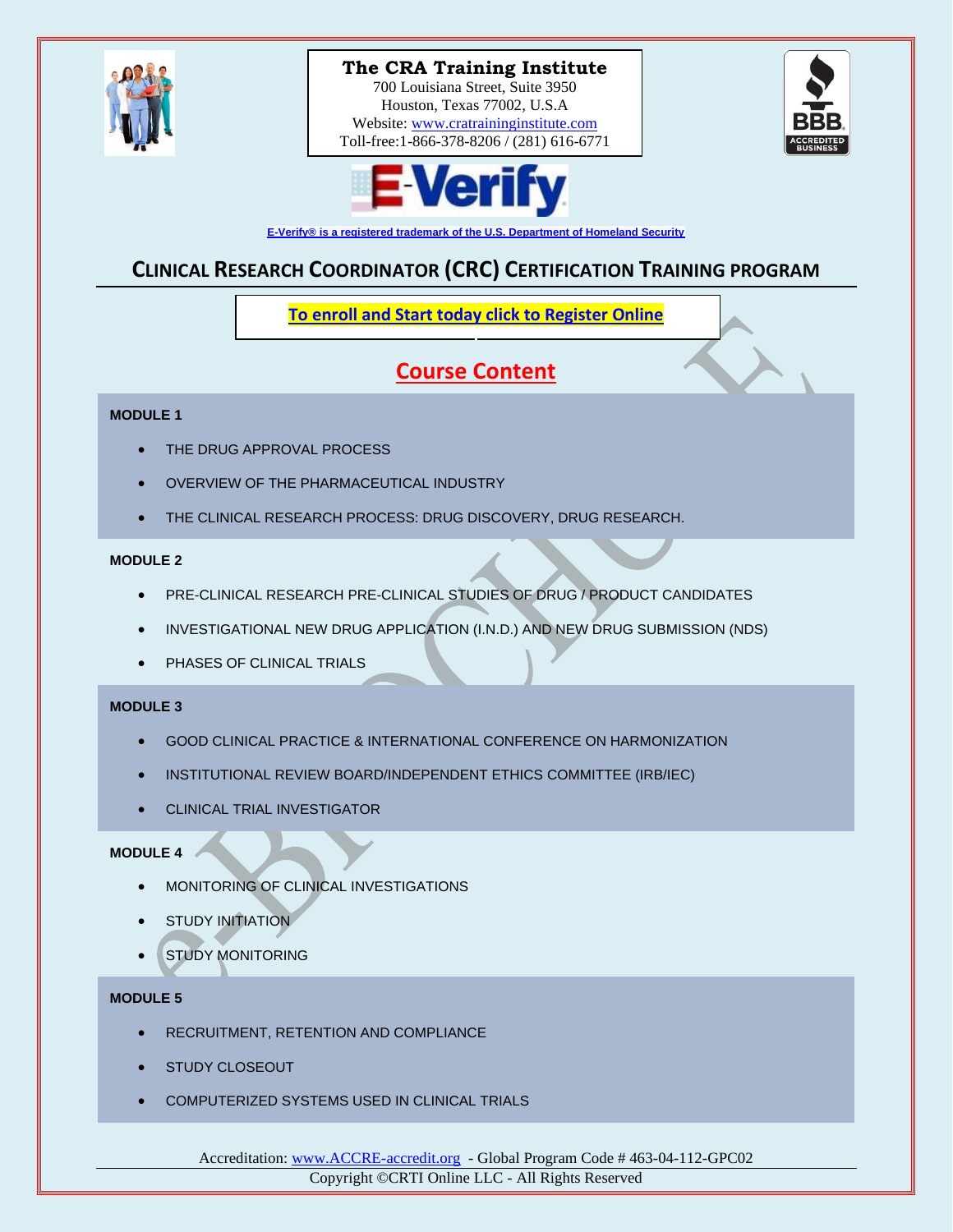

# **The CRA Training Institute The CRA Training Institute**

700 Louisiana Street, Suite 3950 Houston, Texas 77002, U.S.A Website: [www.cratraininginstitute.com](http://www.cratraininginstitute.com/) Toll-free: 1-866-378-8206 / (281) 616-6771 700 Louisiana Street, Suite 3950



#### **MODULE 6**

- CHOICE OF CONTROL GROUP IN CLINICAL TRIALS
- CLINICAL TRIAL SPONSOR
- CLINICAL TRIAL PROTOCOL AND PROTOCOL AMENDMENT (S)

#### **MODULE 7**

- CLINICAL TRIAL INVESTIGATOR'S BROCHURE
- **ESSENTIAL DOCUMENTS FOR THE CONDUCT OF A CLINICAL TRIAL**
- ADVERSE REACTIONS IN CLINICAL TRIALS

#### **MODULE 8**

- INFORMED CONSENT
- **SAFETY IN CLINICAL TRIALS**
- MEDICAL DICTIONARY FOR REGULATORY ACTIVITIES (MEDDRA)

#### **MODULE 9**

- INSPECTION STRATEGY FOR CLINICAL TRIALS
- AVOIDING FRAUD IN CLINICAL TRIALS
- **FINANCIAL DISCLOSURE BY CLINICAL INVESTIGATORS**

#### **MODULE 10**

- SAFETY PHARMACOLOGY STUDIES FOR HUMAN PHARMACEUTICALS
- RECRUITMENT OF VOLUNTEERS FOR CLINICAL TRIALS
- DRUG ADVERTISING

#### **MODULE 11**

- **GENERAL PRINCIPLES OF PHARMACOLOGY**
- PRINCIPLES OF PHARMACODYNAMICS, TRANSDUCTION AND NEUROTRANSMISSION
- KINETIC PRINCIPLES OF DRUG ADMINISTRATION (Pharmacokinetic)

#### **MODULE 12**

• DRUG INTERACTIONS AND METABOLISM

Accreditation[: www.ACCRE-accredit.org](http://www.accre-accredit.org/) - Global Program Code # 463-04-112-GPC02 Copyright ©CRTI Online LLC - All Rights Reserved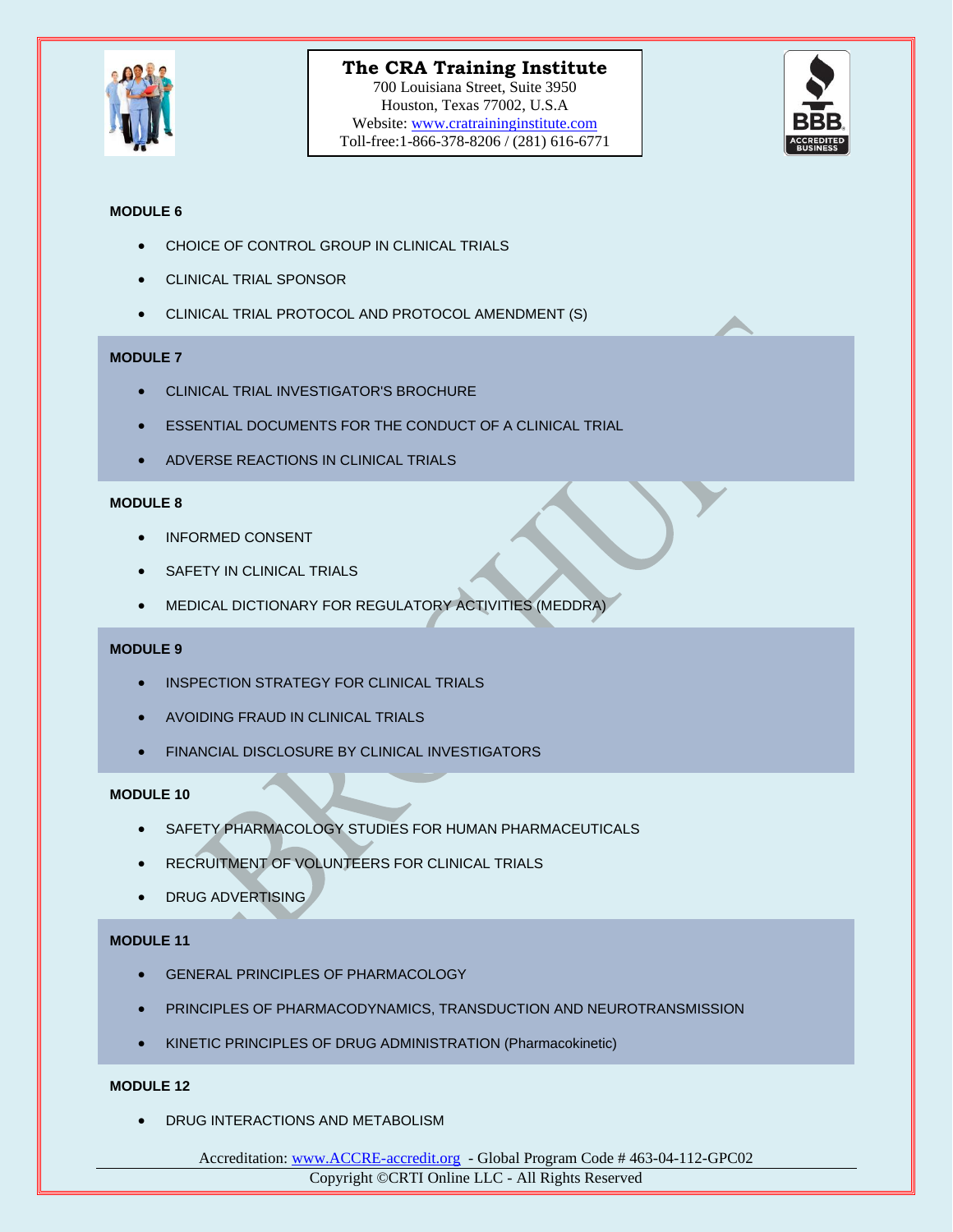



- DRUGS ACTING ON THE SYMPATHETIC NERVOUS SYSTEM (ADRENERGIC DRUGS)
- **ANTIBIOTICS**

#### **MODULE 13**

- DRUGS AFFECTING THE COAGULATION SYSTEM
- DRUGS USED IN TREATMENT OF ALLERGIES
- TREATMENT OF CENTRAL NERVOUS SYSTEM DEGENERATIVE DISORDERS

#### **MODULE 14**

- DRUGS FOR THE TREATMENT OF VIRAL DISEASES
- CHEMOTHERAPY OF NEOPLASTIC DISEASES
- DRUGS ACTING ON THE PARASYMPATHETIC NERVOUS SYSTEM (CHOLINERGIC DRUGS)

#### **MODULE 15**

- DRUGS USED IN DERMATOLOGY
- CARDIAC GLYCOSIDES, ANTIARRHYTHICS AND DRUGS, USED IN ISCHEMIC HEART DISEASE
- HEALTH INSURANCE PORTABILITY AND ACCOUNTABILITY ACT (HIPAA)

## **Career Opportunities**

Clinical research is a rapidly expanding field, creating exciting opportunities for trained professionals.

Graduates of this program are employed in both the hospital sector and research industries, and can advance to project management roles. CRCs work in a broad range of research settings, including:

- Academic health centers
- Government agencies and departments
- Contract research organizations
- Private companies, such as pharmaceutical, biotechnology, and medical device firms

Accreditation[: www.ACCRE-accredit.org](http://www.accre-accredit.org/) - Global Program Code # 463-04-112-GPC02 Copyright ©CRTI Online LLC - All Rights Reserved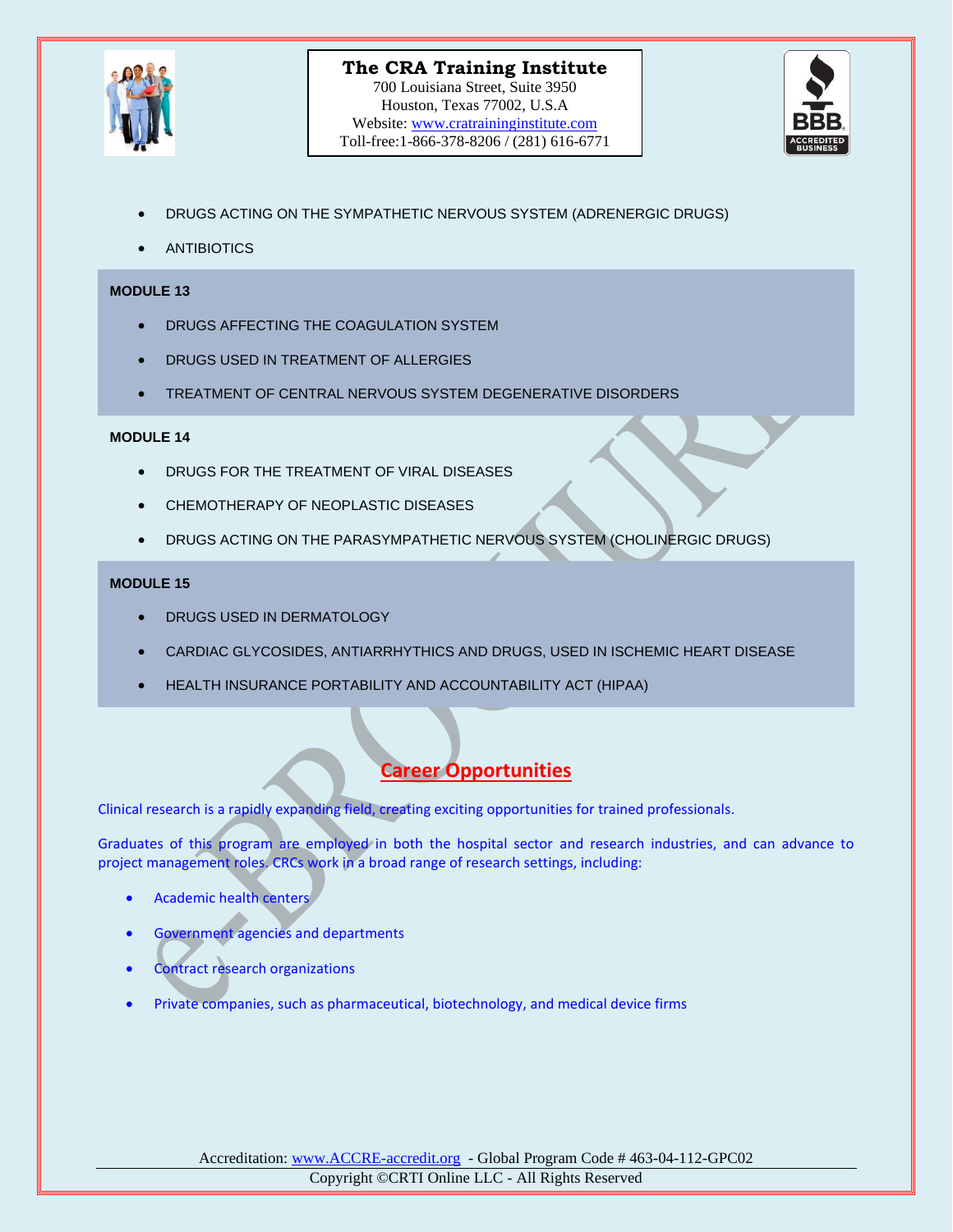

## **The CRA Training Institute The CRA Training Institute**

700 Louisiana Street, Suite 3950 Houston, Texas 77002, U.S.A Website: [www.cratraininginstitute.com](http://www.cratraininginstitute.com/) Toll-free: 1-866-378-8206 / (281) 616-6771 700 Louisiana Street, Suite 3950



## **Course Delivery**

This CRC Certificate course can be completed entirely on-line. All of the materials you will require for the course are delivered online, so there is no need to purchase additional texts. You are at liberty to download and/or print the materials as necessary.

The material is divided into 15 Modules, each of which requires you to complete an exam and/or assignment allowing us to assess your comprehension of the material. Your performance will be based on the completion of your assignments, as there will be **no final examinations**. Upon completion of the course of study you will receive your Certificate of completion, which qualifies you for CRC positions in any company in the clinical research industry throughout North America, UK, EU, and Internationally.

You will also have an online instructor who will be monitoring your performance and providing feedback on your answers. Throughout the course, he/she will get to know each student very well and will be in a position to make a recommendation on your abilities to prospective employers. All of our instructors are highly qualified individuals who are currently working in the industry, so this is also an opportunity for you to gain some inside knowledge on how these companies work, how to get through your internship, and how to stay employed after your initial internship/trial period.

#### **Training Cost**

- Tuition fee **US\$1790.00** (visit [website for current promotional discounts\)](https://www.cratraininginstitute.com/)
- Course materials and certificate **No additional charge**

### **Training Duration**

- Continuing Education Credits: **220 CEUs**
- 100% Online, Self-Paced Training Start Anytime
- Average completion time **2 to 3 months**
- Actual completion time varies depending on your schedule and pace of study

### **Target Groups**

- Nurses, Clinical Research Coordinators, Clinical Research Associates
- Physicians, Dentists, Physician Assistants, Medical Monitors
- Pharmacists, Pharmacologists, Medical Technologists, Laboratory Technicians
- Physical Therapists, Respiratory Therapists, Psychologists
- Biologists, Chemists, Medical Writers, Data Managers